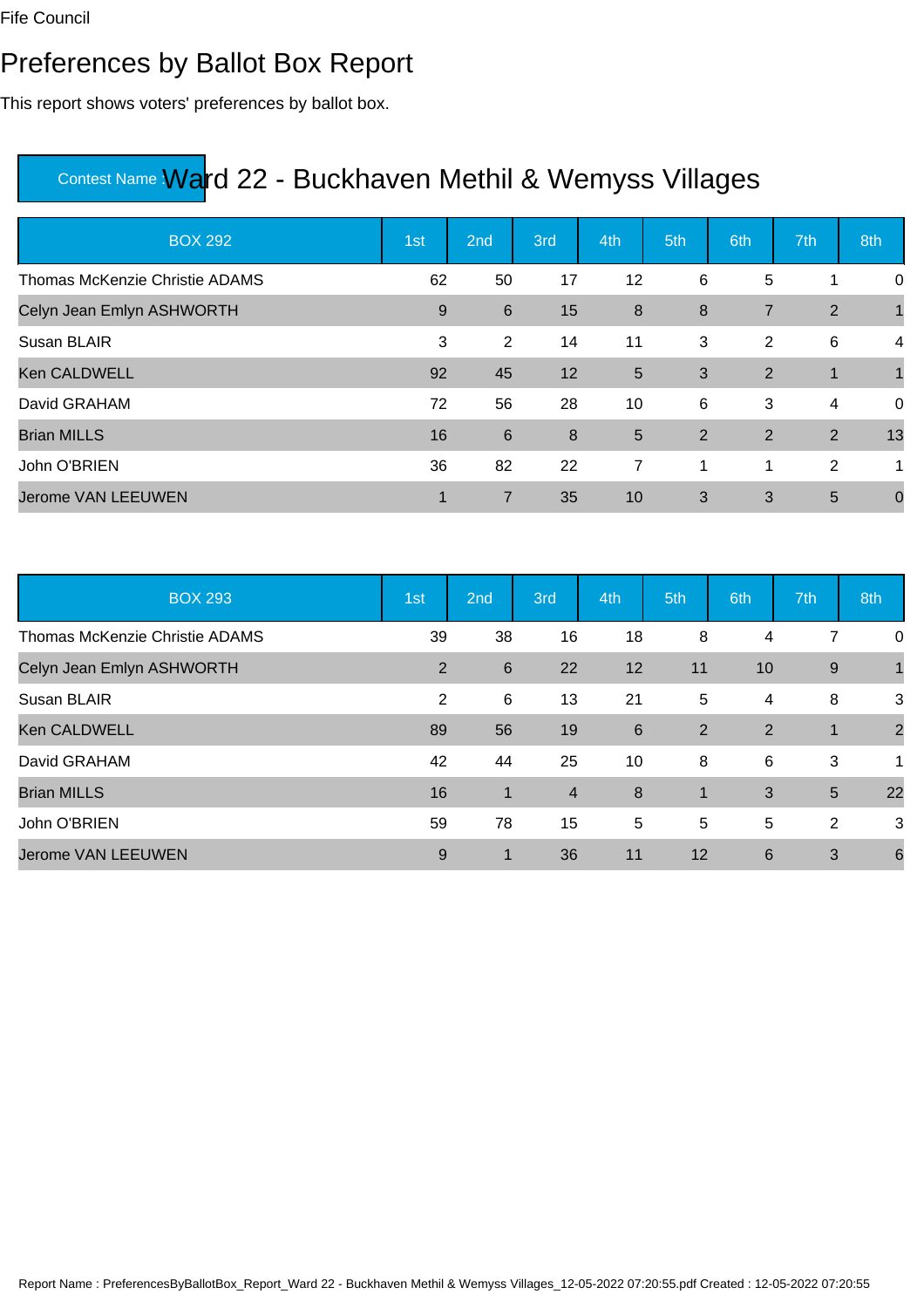#### Preferences by Ballot Box Report

This report shows voters' preferences by ballot box.

| <b>BOX 294</b>                        | 1st | 2nd            | 3rd            | 4th   | 5th            | 6th            | 7th            | 8th            |
|---------------------------------------|-----|----------------|----------------|-------|----------------|----------------|----------------|----------------|
| <b>Thomas McKenzie Christie ADAMS</b> | 32  | 54             | 19             | 21    | 4              | 5              | 3              | 0              |
| Celyn Jean Emlyn ASHWORTH             | 3   | $5\phantom{1}$ | 20             | $9\,$ | 14             | $\overline{4}$ | $\overline{4}$ | $\mathbf 0$    |
| Susan BLAIR                           | 3   | 1              | 14             | 11    | 2              | 6              | 3              | 2              |
| <b>Ken CALDWELL</b>                   | 102 | 48             | 9              | $\,6$ | 3              | $\overline{0}$ | $\overline{0}$ | $\overline{1}$ |
| David GRAHAM                          | 69  | 36             | 24             | 12    | 3              | 4              | 5              | 1              |
| <b>Brian MILLS</b>                    | 11  | 2              | $\overline{7}$ | 5     | 2              | $\overline{2}$ | 3              | 14             |
| John O'BRIEN                          | 45  | 88             | 14             | 4     | 1              | 1              | 4              | 0              |
| <b>Jerome VAN LEEUWEN</b>             |     | $\overline{4}$ | 29             | 12    | $\overline{4}$ | $\overline{4}$ | $\mathbf 0$    | $\mathbf{3}$   |

| <b>BOX 295</b>                 | 1st | 2nd             | 3rd | 4th            | 5th             | 6th            | 7th            | 8th            |
|--------------------------------|-----|-----------------|-----|----------------|-----------------|----------------|----------------|----------------|
| Thomas McKenzie Christie ADAMS | 15  | 96              | 12  | 13             | $5\phantom{.0}$ | 10             | 0              | 0              |
| Celyn Jean Emlyn ASHWORTH      | 3   | $6\phantom{1}6$ | 13  | 8              | 13              | 5              | $\overline{7}$ | $\overline{2}$ |
| Susan BLAIR                    | 3   | 1               | 11  | 8              | 3               | $\overline{7}$ | 9              | 3              |
| <b>Ken CALDWELL</b>            | 91  | 32              | 30  | $\overline{2}$ | 1               | 1              | 2              | $\mathbf 0$    |
| David GRAHAM                   | 131 | 27              | 14  | 11             | 5               | 3              | 5              | 0              |
| <b>Brian MILLS</b>             | 8   | 2               | 9   | $\overline{4}$ | 1               | $\overline{0}$ | 6              | 21             |
| John O'BRIEN                   | 27  | 73              | 24  | 16             | 1               | 2              | 0              | 2              |
| <b>Jerome VAN LEEUWEN</b>      | 3   | 8               | 36  | 11             | 9               | 5              | 1              |                |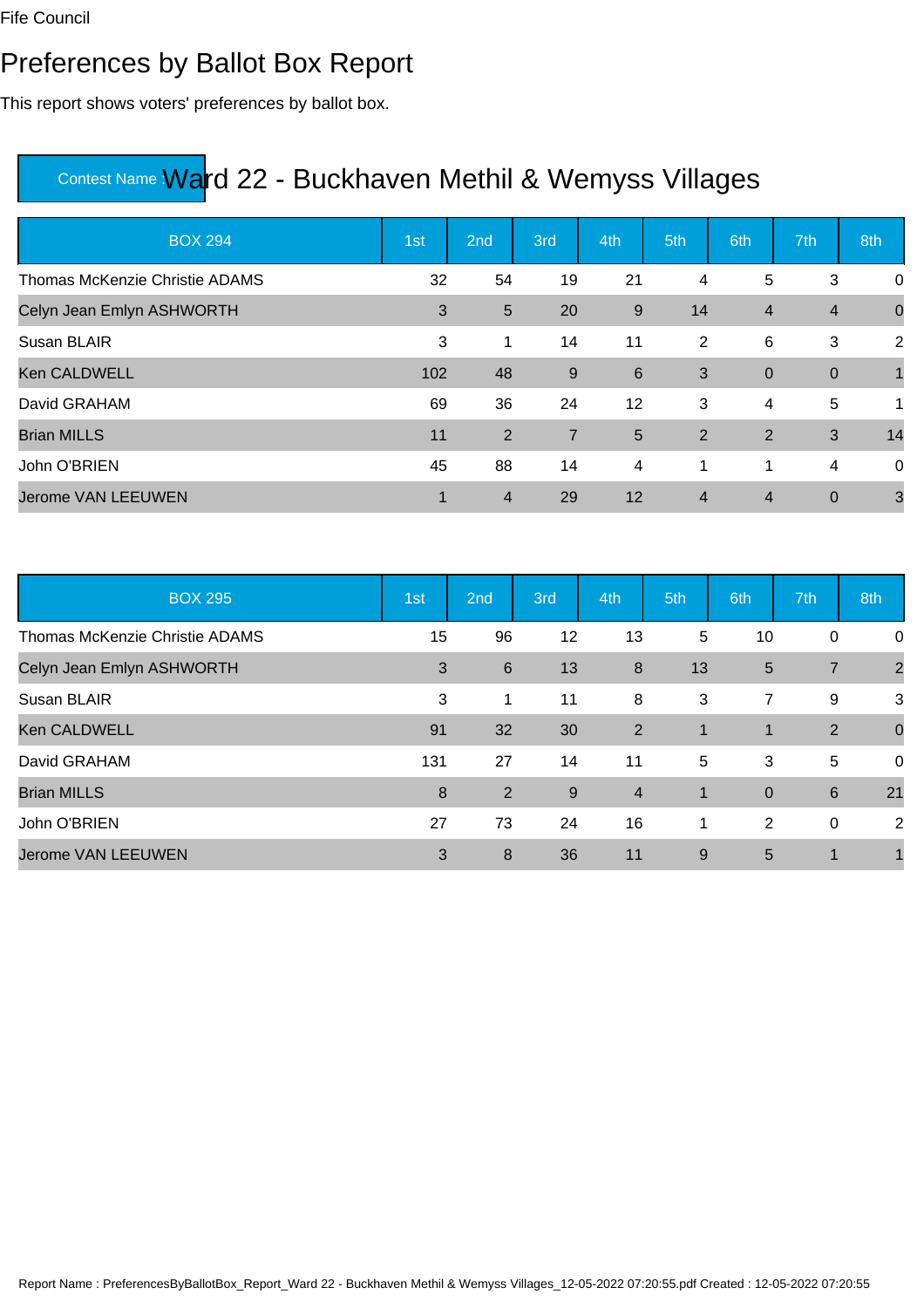#### Preferences by Ballot Box Report

This report shows voters' preferences by ballot box.

| <b>BOX 296</b>                        | 1st | 2 <sub>nd</sub> | 3rd             | 4th             | 5th            | 6th            | 7th             | 8th            |
|---------------------------------------|-----|-----------------|-----------------|-----------------|----------------|----------------|-----------------|----------------|
| <b>Thomas McKenzie Christie ADAMS</b> | 17  | 60              | 23              | 14              | 7              | 5              | 3               | 1              |
| Celyn Jean Emlyn ASHWORTH             | 6   | $6\phantom{1}$  | 11              | 12              | 12             | $\overline{4}$ | $5\phantom{.0}$ | $\overline{2}$ |
| Susan BLAIR                           | 5   | $\mathbf 1$     | $\overline{7}$  | 10              | $\overline{7}$ | 3              | 6               | $\mathbf{3}$   |
| <b>Ken CALDWELL</b>                   | 79  | 40              | $\overline{7}$  | 3               | 2              | $\overline{2}$ | 5               | $\overline{0}$ |
| David GRAHAM                          | 90  | 28              | 20              | 9               | 2              | $\overline{7}$ | 4               | 3              |
| <b>Brian MILLS</b>                    | 10  | $\overline{2}$  | $\overline{4}$  | 5               | $\overline{1}$ | 5              | $\overline{7}$  | 15             |
| John O'BRIEN                          | 32  | 78              | 12 <sup>2</sup> | 4               | 3              | 4              | $\mathbf 0$     | 2              |
| <b>Jerome VAN LEEUWEN</b>             | 3   | $\mathbf{1}$    | 27              | $6\phantom{1}6$ | 6              | $\overline{4}$ | 3               | $\overline{4}$ |

| <b>BOX 297</b>                 | 1st | 2nd            | 3rd | 4th                  | 5th             | 6th            | 7th | 8th            |
|--------------------------------|-----|----------------|-----|----------------------|-----------------|----------------|-----|----------------|
| Thomas McKenzie Christie ADAMS | 22  | 52             | 20  | 12                   | 8               | 5              |     | 0              |
| Celyn Jean Emlyn ASHWORTH      | 5   | $5\phantom{1}$ | 12  | 11                   | 10              | $\overline{4}$ | 9   |                |
| Susan BLAIR                    | 3   | 9              | 12  | 17                   | 6               | 7              | 6   | 3              |
| <b>Ken CALDWELL</b>            | 81  | 65             | 14  | 8                    | 3               | $\mathbf 1$    | 2   | $\mathbf 0$    |
| David GRAHAM                   | 66  | 38             | 21  | 10                   | $\overline{4}$  | 5              | 4   | 0              |
| <b>Brian MILLS</b>             | 19  | $\overline{4}$ | 9   | 3                    | $\overline{0}$  | 2              | 5   | 19             |
| John O'BRIEN                   | 70  | 71             | 10  | 9                    | 3               | 2              | 2   | 1              |
| <b>Jerome VAN LEEUWEN</b>      | 9   | 7              | 46  | $\blacktriangleleft$ | $5\overline{5}$ | 6              | 2   | $\overline{4}$ |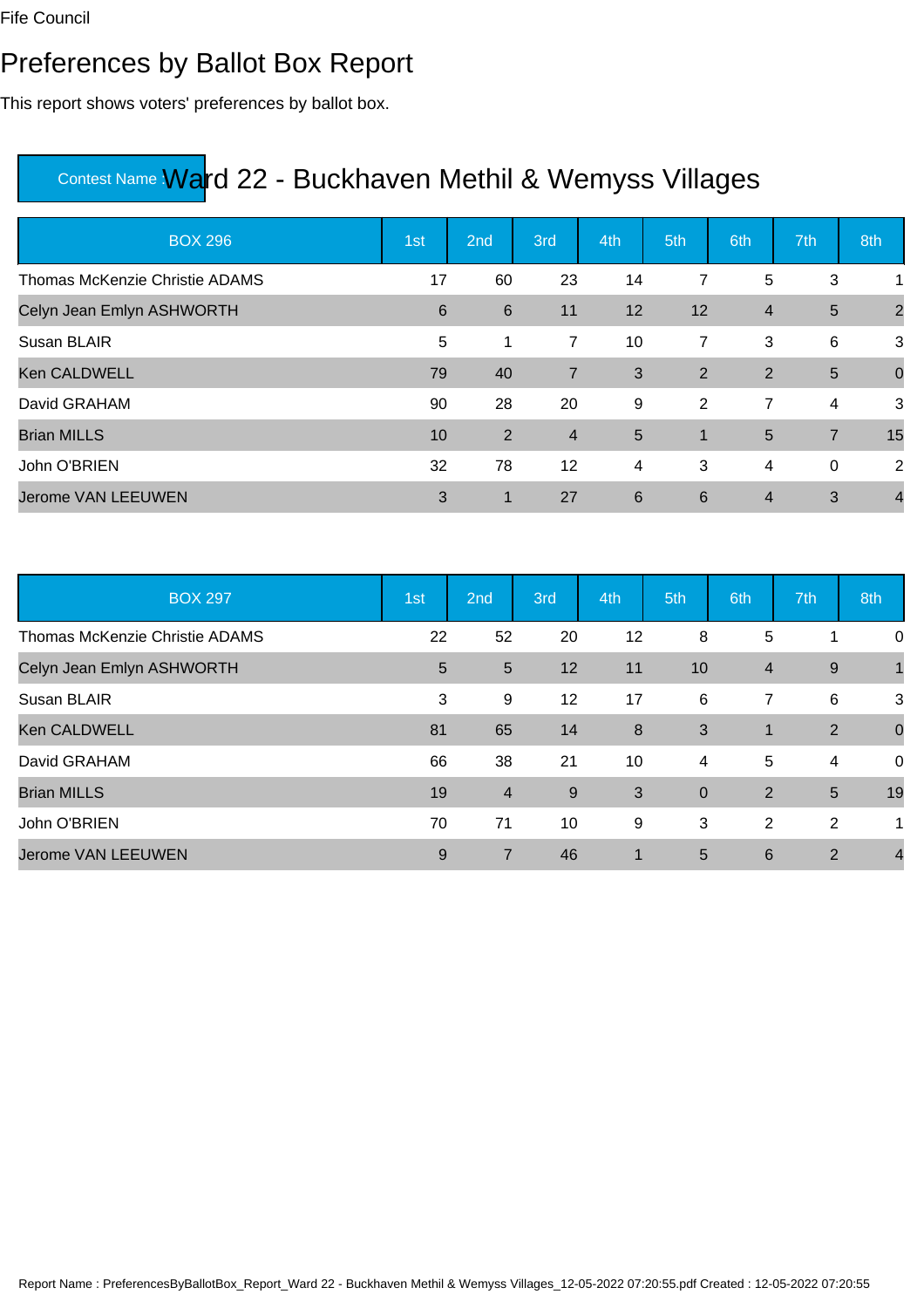### Preferences by Ballot Box Report

This report shows voters' preferences by ballot box.

| <b>BOX 298</b>                        | 1st | 2nd   | 3rd | 4th | 5th            | 6th | 7th              | 8th            |
|---------------------------------------|-----|-------|-----|-----|----------------|-----|------------------|----------------|
| <b>Thomas McKenzie Christie ADAMS</b> | 49  | 76    | 22  | 18  | 10             | 6   | 1                | 0              |
| Celyn Jean Emlyn ASHWORTH             | 8   | $9\,$ | 33  | 25  | 10             | 5   | $\boldsymbol{8}$ | $\mathbf{3}$   |
| Susan BLAIR                           | 10  | 3     | 24  | 15  | 10             | 6   | 6                | 9              |
| <b>Ken CALDWELL</b>                   | 93  | 70    | 12  | 5   | $5\phantom{1}$ | 3   | 6                | $\mathbf{3}$   |
| David GRAHAM                          | 82  | 57    | 27  | 16  | 8              | 7   | 3                | 1              |
| <b>Brian MILLS</b>                    | 22  | $\,6$ | 15  | 11  | 3              | 8   | $\overline{7}$   | 19             |
| John O'BRIEN                          | 69  | 74    | 19  | 8   | 5              | 6   | 3                | 2              |
| <b>Jerome VAN LEEUWEN</b>             | 3   | 5     | 51  | 12  | 9              | 6   | 9                | $\overline{2}$ |

| <b>BOX 299</b>                 | 1st | 2nd              | 3rd            | 4th                     | 5th            | 6th            | 7th            | 8th            |
|--------------------------------|-----|------------------|----------------|-------------------------|----------------|----------------|----------------|----------------|
| Thomas McKenzie Christie ADAMS | 45  | 42               | 19             | 14                      | 1              | 4              | $\overline{2}$ | 1              |
| Celyn Jean Emlyn ASHWORTH      | 5   | $\boldsymbol{8}$ | 16             | 12                      | 8              | $\overline{4}$ | 2              | $\mathbf 0$    |
| Susan BLAIR                    | 5   | $\overline{4}$   | 10             | 10                      | 6              | 3              | 7              | 4              |
| <b>Ken CALDWELL</b>            | 87  | 37               | 11             | $\overline{\mathbf{4}}$ | $\mathbf 1$    | $\overline{4}$ | $5\phantom{1}$ | $\overline{1}$ |
| David GRAHAM                   | 55  | 44               | 26             | 5                       | $\overline{4}$ | $\mathbf 1$    | $\overline{2}$ | $\overline{2}$ |
| <b>Brian MILLS</b>             | 13  | $6\phantom{1}6$  | $5\phantom{1}$ | 2                       | 2              | 5              | 2              | 10             |
| John O'BRIEN                   | 33  | 68               | 14             | 3                       | 4              | 2              | 3              | 3              |
| Jerome VAN LEEUWEN             | 6   | 7                | 28             | 8                       | 8              | 4              | $\overline{2}$ | $\overline{2}$ |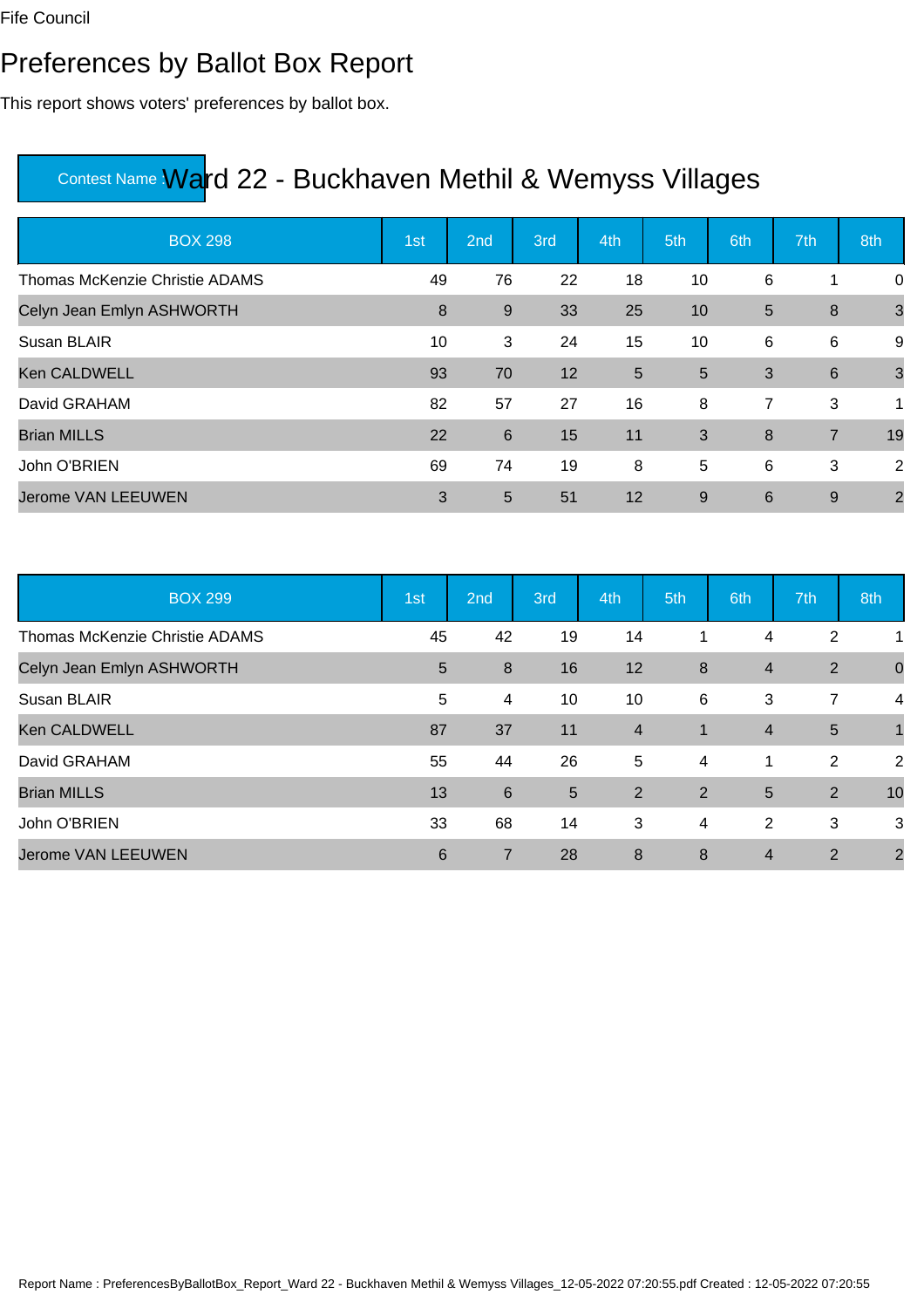### Preferences by Ballot Box Report

This report shows voters' preferences by ballot box.

| BOX 300, 301                   | 1st | 2nd            | 3rd | 4th            | 5th            | 6th | 7th             | 8th            |
|--------------------------------|-----|----------------|-----|----------------|----------------|-----|-----------------|----------------|
| Thomas McKenzie Christie ADAMS | 83  | 68             | 47  | 20             | 13             | 10  | 5               | 0              |
| Celyn Jean Emlyn ASHWORTH      | 14  | 15             | 26  | 25             | 9              | 5   | $6\phantom{1}6$ | $\overline{2}$ |
| Susan BLAIR                    | 6   | 7              | 12  | 27             | 8              | 5   | 6               | 5              |
| <b>Ken CALDWELL</b>            | 148 | 93             | 20  | $\overline{7}$ | 2              | 3   | 3               | $\overline{2}$ |
| David GRAHAM                   | 62  | 78             | 36  | 26             | 10             | 11  | 7               | 1              |
| <b>Brian MILLS</b>             | 33  | $\overline{7}$ | 10  | 5              | $\mathbf 1$    | 3   | $\overline{4}$  | 19             |
| John O'BRIEN                   | 84  | 131            | 24  | 19             | $\overline{4}$ | 3   | 2               | 3              |
| <b>Jerome VAN LEEUWEN</b>      | 18  | 14             | 63  | 16             | 8              | 5   | 2               | $\overline{2}$ |

| BOX 302, 303                   | 1st | 2nd            | 3rd | 4th | 5th            | 6th            | 7th            | 8th            |
|--------------------------------|-----|----------------|-----|-----|----------------|----------------|----------------|----------------|
| Thomas McKenzie Christie ADAMS | 111 | 43             | 36  | 10  | 7              | 5              | 1              | 0              |
| Celyn Jean Emlyn ASHWORTH      | 10  | 19             | 27  | 22  | 10             | 9              | $\overline{4}$ | $\overline{2}$ |
| Susan BLAIR                    | 3   | 3              | 10  | 9   | $\overline{7}$ | 8              | 9              | $\,6$          |
| <b>Ken CALDWELL</b>            | 72  | 72             | 17  | 6   | $\overline{4}$ | $\overline{4}$ | 5              |                |
| David GRAHAM                   | 21  | 95             | 27  | 18  | 10             | $\overline{7}$ | 1              | 0              |
| <b>Brian MILLS</b>             | 33  | $5\phantom{1}$ | 14  | 5   | 3              | $\overline{0}$ | $\mathbf 1$    | 18             |
| John O'BRIEN                   | 66  | 65             | 13  | 13  | $\mathbf 1$    | 5              | 5              | 3              |
| <b>Jerome VAN LEEUWEN</b>      | 13  | 8              | 31  | 14  | 11             | 6              | 9              |                |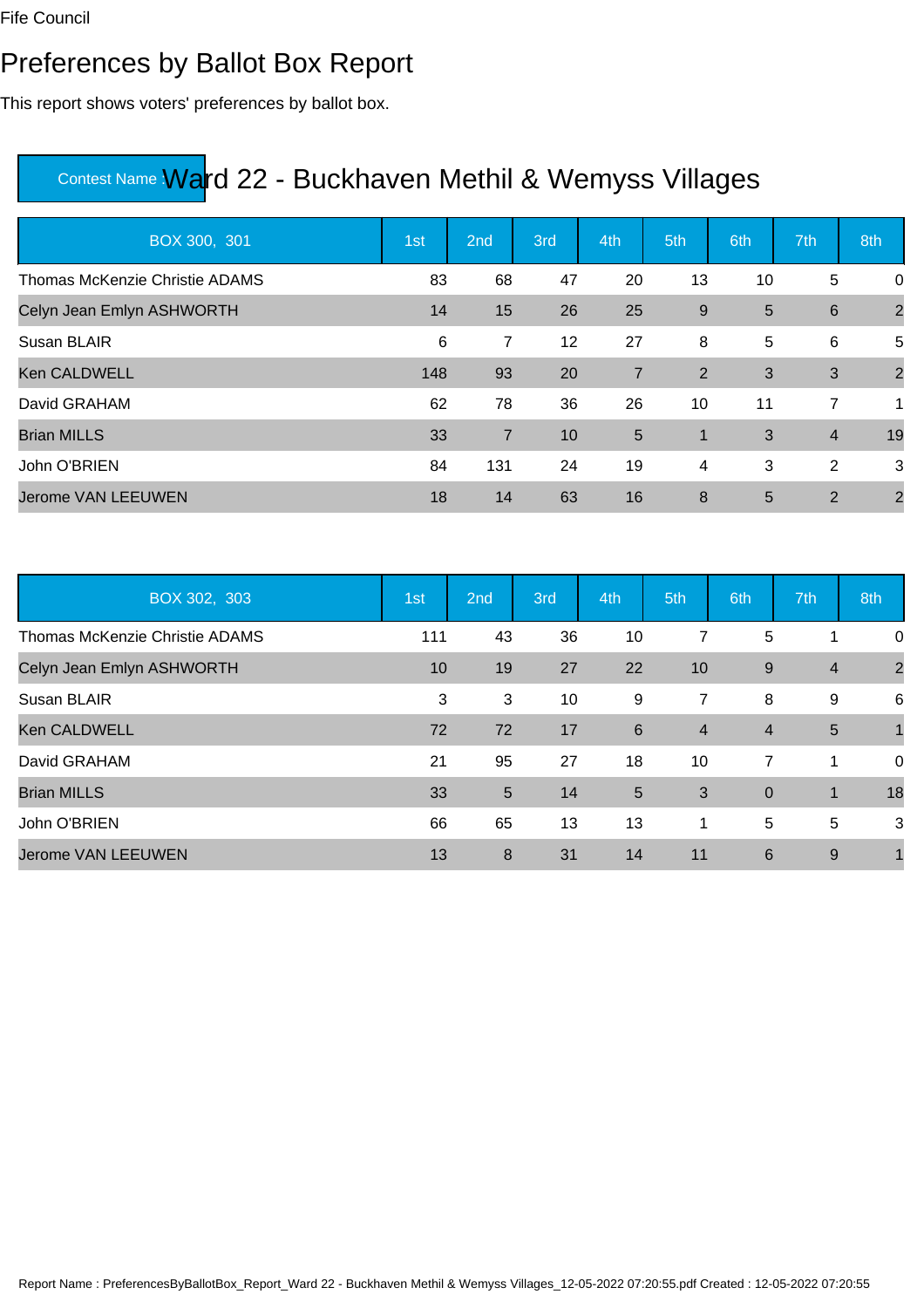#### Preferences by Ballot Box Report

This report shows voters' preferences by ballot box.

| <b>BOX 304</b>                        | 1st | 2 <sub>nd</sub> | 3rd | 4th   | 5th            | 6th         | 7th            | 8th            |
|---------------------------------------|-----|-----------------|-----|-------|----------------|-------------|----------------|----------------|
| <b>Thomas McKenzie Christie ADAMS</b> | 43  | 40              | 19  | 15    | 5              | 8           | $\overline{2}$ | 0              |
| Celyn Jean Emlyn ASHWORTH             | 8   | 10              | 15  | 12    | 9              | 5           | $\overline{7}$ | $\overline{0}$ |
| Susan BLAIR                           | 2   | 4               | 14  | $\,6$ | 8              | 6           | 2              | 8              |
| <b>Ken CALDWELL</b>                   | 90  | 63              | 12  | 5     | $\overline{0}$ | 2           | 5              | $\mathbf 0$    |
| David GRAHAM                          | 37  | 43              | 31  | 11    | 6              | 2           | 7              | 0              |
| <b>Brian MILLS</b>                    | 27  | $\overline{2}$  | 12  | 5     | 3              | $\mathbf 0$ | 5              | 15             |
| John O'BRIEN                          | 59  | 77              | 10  | 13    | 3              | 2           | 1              | 3              |
| <b>Jerome VAN LEEUWEN</b>             | 1   | 8               | 31  | 14    | $\overline{4}$ | 8           | 1              | $\overline{2}$ |

| <b>BOX 305</b>                 | 1st            | 2nd              | 3rd | 4th         | 5th            | 6th            | 7th            | 8th            |
|--------------------------------|----------------|------------------|-----|-------------|----------------|----------------|----------------|----------------|
| Thomas McKenzie Christie ADAMS | 37             | 32               | 22  | 10          | 7              | 4              | 2              |                |
| Celyn Jean Emlyn ASHWORTH      | $\overline{4}$ | $\boldsymbol{8}$ | 13  | 6           | $5\phantom{1}$ | $\overline{7}$ | $5\phantom{1}$ |                |
| Susan BLAIR                    | 2              | $\overline{2}$   | 11  | 8           | 3              | 8              | 6              | $\overline{2}$ |
| <b>Ken CALDWELL</b>            | 60             | 40               | 8   | 5           | 2              | 3              | 1              |                |
| David GRAHAM                   | 43             | 40               | 14  | 19          | 5              | 2              | 3              | 0              |
| <b>Brian MILLS</b>             | 15             | 9                | 8   | $\mathbf 1$ | $\mathbf{1}$   | $\mathbf 1$    | 3              | 15             |
| John O'BRIEN                   | 44             | 54               | 13  | 4           | 6              | 1              | 2              | 2              |
| <b>Jerome VAN LEEUWEN</b>      | $\overline{4}$ | 7                | 25  | 6           | 5              | $\overline{2}$ | $\overline{4}$ |                |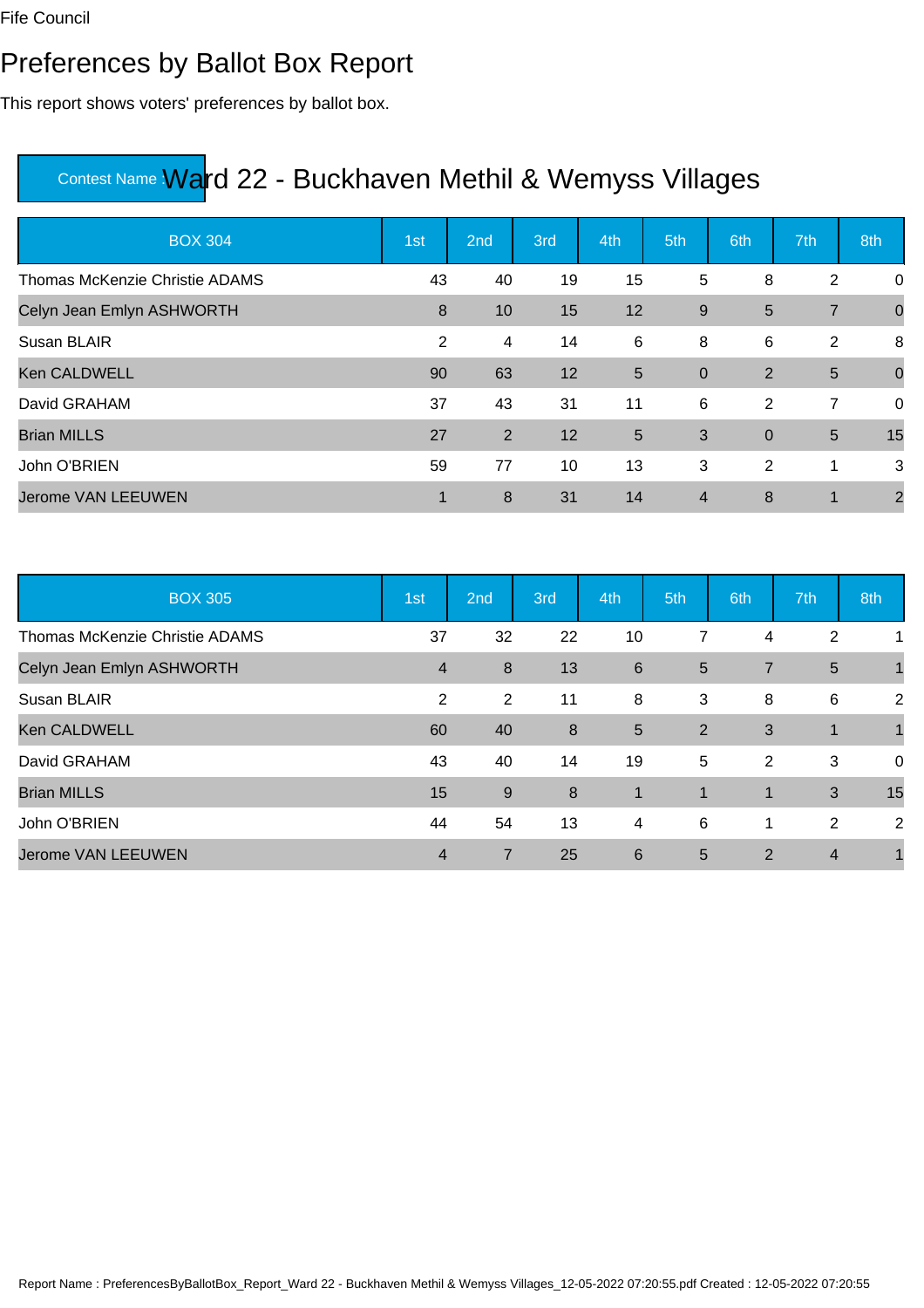#### Preferences by Ballot Box Report

This report shows voters' preferences by ballot box.

| PV022 141                      | 1st | 2nd | 3rd | 4th | 5th            | 6th   | 7th             | 8th            |
|--------------------------------|-----|-----|-----|-----|----------------|-------|-----------------|----------------|
| Thomas McKenzie Christie ADAMS | 90  | 119 | 32  | 18  | 8              | 6     | 1               | 1              |
| Celyn Jean Emlyn ASHWORTH      | 12  | 14  | 37  | 15  | 16             | 11    | $6\phantom{1}6$ | $\mathbf{3}$   |
| Susan BLAIR                    | 4   | 3   | 18  | 17  | 4              | 13    | 10              | 8              |
| <b>Ken CALDWELL</b>            | 120 | 86  | 21  | 10  | 8              | 6     | 8               | $\mathbf 0$    |
| David GRAHAM                   | 143 | 85  | 46  | 17  | 8              | 2     | 3               | 1              |
| <b>Brian MILLS</b>             | 32  | 11  | 15  | 14  | 3              | $9\,$ | $6\phantom{1}6$ | 21             |
| John O'BRIEN                   | 70  | 106 | 45  | 10  | $\overline{4}$ | 4     | 5               | 9              |
| Jerome VAN LEEUWEN             | 9   | 8   | 46  | 15  | 14             | 5     | 13              | $\overline{4}$ |

| PV022 142                      | 1st | 2nd | 3rd | 4th              | 5th            | 6th | 7th            | 8th             |
|--------------------------------|-----|-----|-----|------------------|----------------|-----|----------------|-----------------|
| Thomas McKenzie Christie ADAMS | 65  | 113 | 31  | 22               | 8              | 8   | $\overline{2}$ | 5               |
| Celyn Jean Emlyn ASHWORTH      | 12  | 12  | 32  | 19               | 16             | 8   | 11             | $\overline{2}$  |
| Susan BLAIR                    | 9   | 6   | 26  | 15               | 6              | 12  | 10             | 3               |
| <b>Ken CALDWELL</b>            | 138 | 86  | 31  | $\boldsymbol{8}$ | $\overline{7}$ | 5   | $\mathbf 1$    |                 |
| David GRAHAM                   | 129 | 82  | 44  | 18               | $\overline{7}$ | 4   | 6              | $\overline{2}$  |
| <b>Brian MILLS</b>             | 37  | 5   | 18  | $5\phantom{.0}$  | 3              | 6   | 6              | 24              |
| John O'BRIEN                   | 84  | 118 | 33  | 17               | 3              | 3   | 6              | 1               |
| Jerome VAN LEEUWEN             | 9   | 13  | 55  | 14               | 14             | 7   | 5              | $6\phantom{1}6$ |